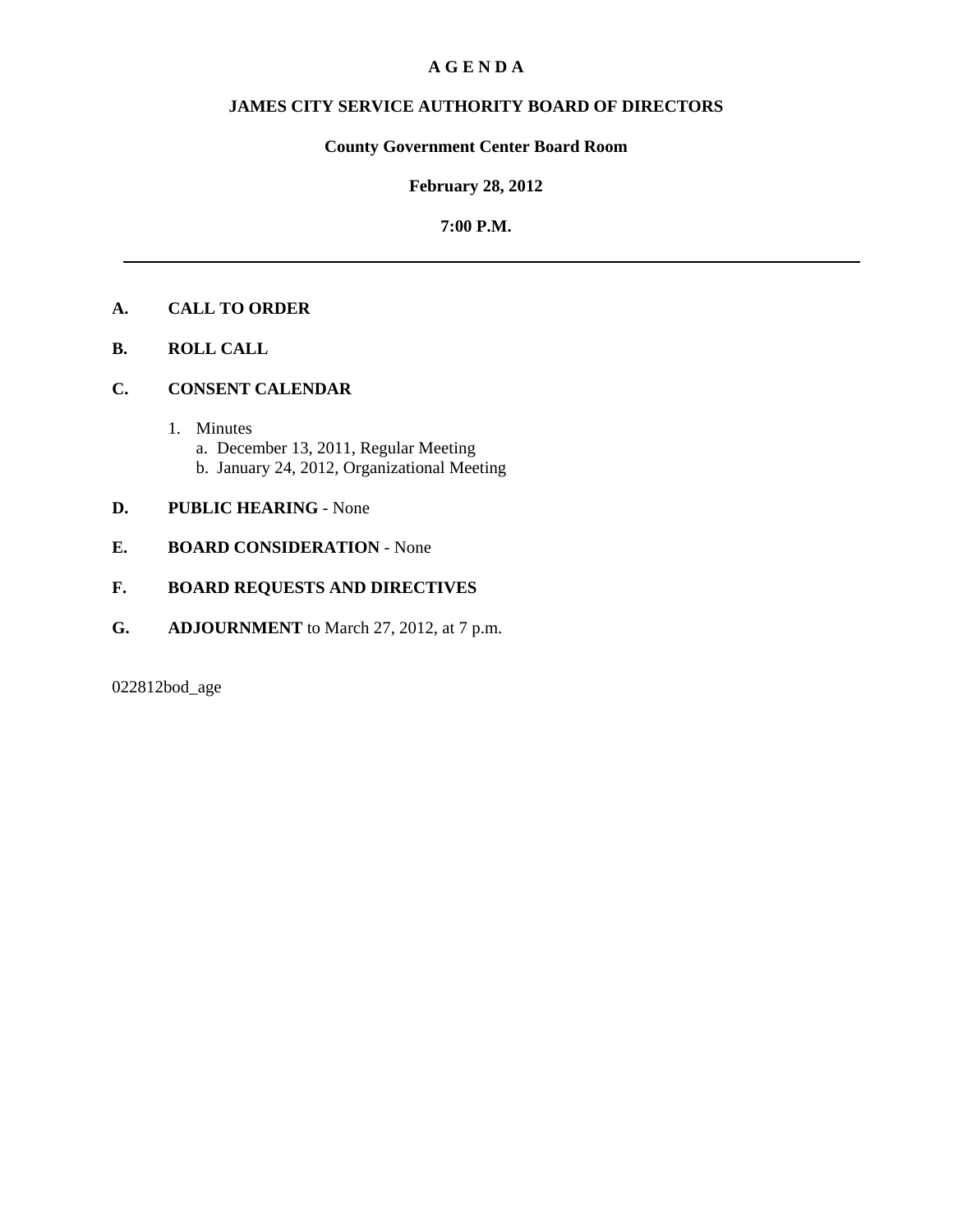#### **AGENDA ITEM NO. C-1b**

**AT A REGULAR MEETING OF THE BOARD OF DIRECTORS OF THE JAMES CITY SERVICE AUTHORITY, JAMES CITY COUNTY, VIRGINIA, HELD ON THE 24TH DAY OF JANUARY 2012, AT 7:00 P.M. IN THE COUNTY GOVERNMENT CENTER BOARD ROOM, 101 MOUNTS BAY ROAD, JAMES CITY COUNTY, VIRGINIA.** 

#### **A. CALL TO ORDER**

#### **B. ROLLCALL**

James G. Kennedy, Chairman James 0. Icenhour, Jr., Vice Chairman John J. McGlennon Mary K. Jones

Robert C. Middaugh, Secretary Leo P. Rogers, County Attorney Larry M. Foster, General Manager

#### **C. ORGANIZATIONAL MEETING**

Mr. McGlennon nominated Mr. Kennedy to serve as Chairman for 2012.

The motion passed by a unanimous voice vote.

Mr. McGlennon nominated Mr. Icenhour to serve as Vice Chairman for 2012.

The motion passed by a unanimous voice vote.

Mr. McGlennon made a motion to approve the organizational resolution.

The motion passed by a unanimous voice vote.

On a roll call vote, the vote was: AYE: McGlennon, Icenhour, Jones, Kennedy (4). NAY: (0).

#### **RESOLUTION**

#### ORGANIZATIONAL MEETING OF THE BOARD OF DIRECTORS

WHEREAS, the Board of Directors of the James City Service Authority, James City County, Virginia, is desirous of establishing rules for the conducting of its business for the year of 2012.

NOW, THEREFORE, BE IT RESOLVED by the Board of Directors of the James City Service Authority, James City County, Virginia, that the following rules shall apply for the year 2012.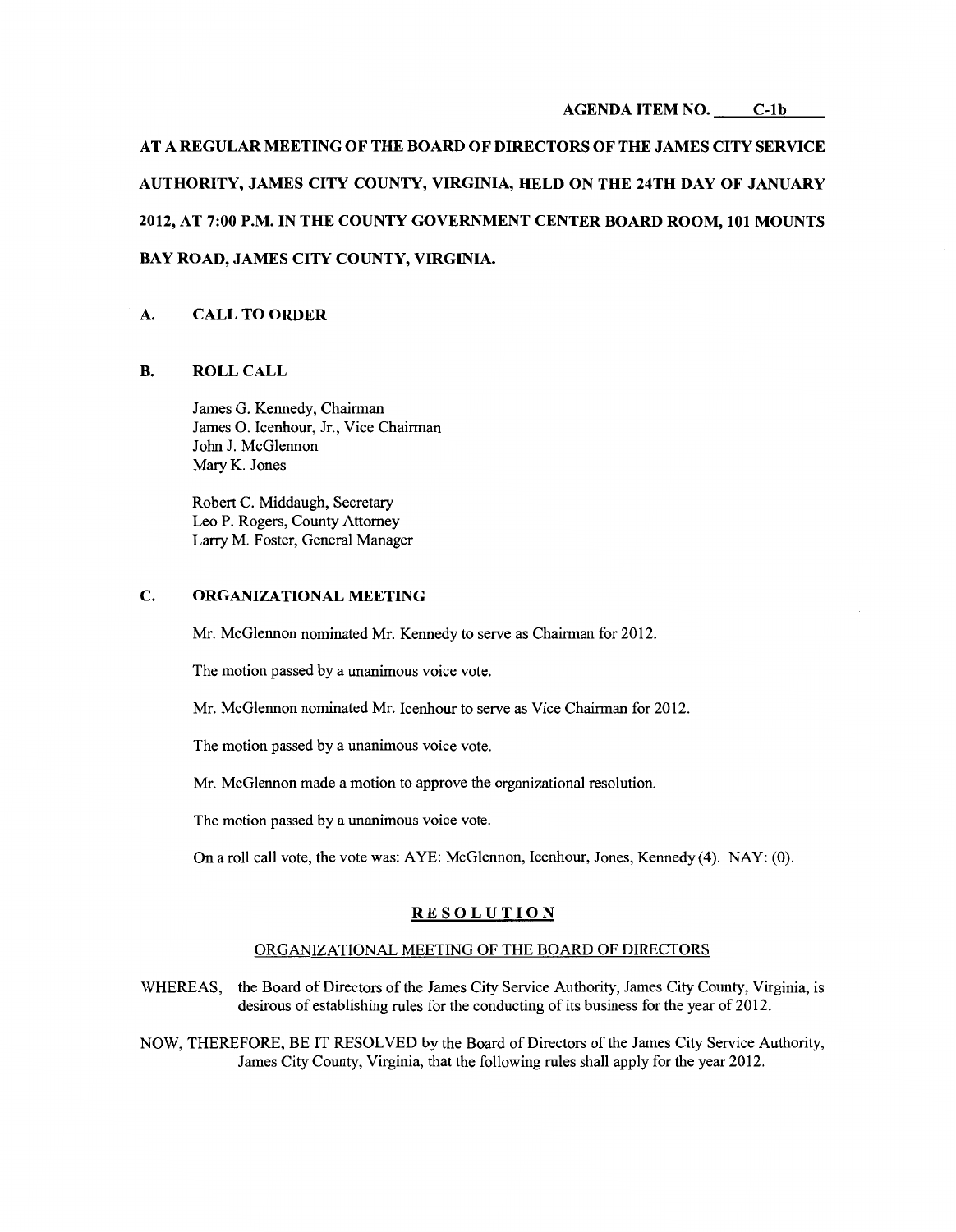- 1. Regular meetings of the Board of Directors shall be held following the regular Board of Supervisors' meetings on the fourth Tuesday of each month, except in August and December when the Board meeting shall be held following the regular Board of Supervisors' meetings on the second Tuesday of such months. The meetings shall be held following the 7:00 p.m. Board of Supervisors meeting.
- 2. The 2013 organizational meeting shall be held on the fourth Tuesday in January 2013 following the  $7:00$  p.m. Board of Supervisors meeting.
- 3. The Board of Directors agrees to follow Robert's Rules of Order, Newly Revised 1Oth Edition, October 2000, and more specifically, the provisions which pertain to the "Conduct of Business in Boards," at page 469 et. seq., in particular, the AProcedure in Small Boards@ as follows:
	- a. Members are not required to obtain the floor before making motions or speaking, which they can do while seated.
	- b. Motions need not be seconded.
	- c. There is no limit to the number of times a member can speak to a question, and motions to close or limit debate generally should not be entertained.
	- d. Informal discussion of a subject is permitted while no motion is pending.
	- e. The Chairman can speak in discussion without leaving the chair; and can make motions and votes on all questions.

#### **D. BOARD CONSIDERATION**

#### 1. Setting a Public Hearing  $-FY$  13 Utility Rates

Mr. Foster said that the resolution establishes a public hearing on April 24, 2012, to consider a proposed 15 percent increase in sewer rates, which will change the rate from \$2.80 to \$3.22 per 1,000 gallons of metered water. The increase will generate about \$750,000 in new revenue to be used to offset some of the costs related to the Consent Order.

Mr. McGlennon asked about water rates.

Mr. Foster said that there is no plan to increase water rates in FY 13.

Mr. McGlennon made a motion to adopt the resolution.

The motion passed by a unanimous voice vote.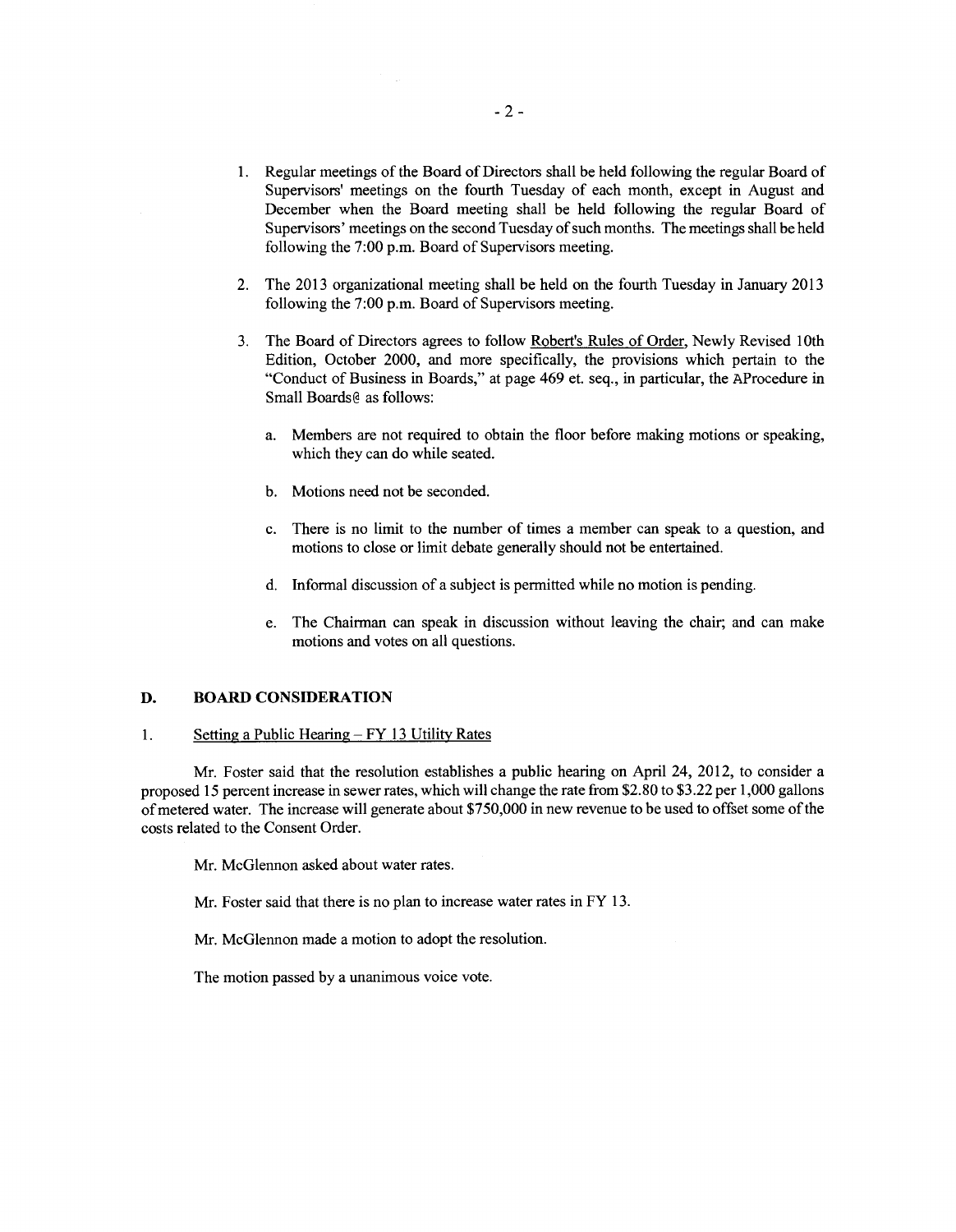## **RESOLUTION**

#### SETTING A PUBLIC HEARING- FY 13 UTILITY RATES

- WHEREAS, the Board of Directors of the James City Service Authority desires to set a public hearing for proposed utility rate changes to the Regulations Governing Utility Service.
- NOW, THEREFORE, BE IT RESOLVED that the Board of Directors of the James City Service Authority, James City County, Virginia, will hold a public hearing on April24, 2012, and request staff to review Section 32, General Rate Policy and Rate Schedule, of the Regulations Governing Utility Service and make changes to the rates as summarized below, which will become effective July **1,** 2012, if adopted:
	- B. Wastewater Charges
		- 5. Retail service rates.
			- (a) Metered water source.

Charge for all collection and treatment of wastewater

| Volume<br>Per 1,000 gallons of<br>water consumed | Collection | Collection |
|--------------------------------------------------|------------|------------|
|                                                  | \$2.80     | \$3.22     |
| Per 100 cubic feet of<br>water consumed          | \$2.09     | \$2.41     |

**Current Rate FY 13 Proposed Rate** 

BE IT FURTHER RESOLVED, that the proposed amendment be made part of this resolution.

#### **E. BOARD REQUESTS AND DIRECTIVES**

Mr. Kennedy asked Mr. Foster to follow up on the citizen concern discussed during the Board of Supervisors meeting.

Ms. Jones said that the Consent Order was a major topic of discussion at the Mayors and Chairs meeting.

#### **F. ADJOURNMENT**

Mr. Icenhour made a motion to adjourn until February 28 at 7 p.m.

The motion passed by a unanimous voice vote.

At 8:43 p.m., Mr. Kennedy adjourned the Board.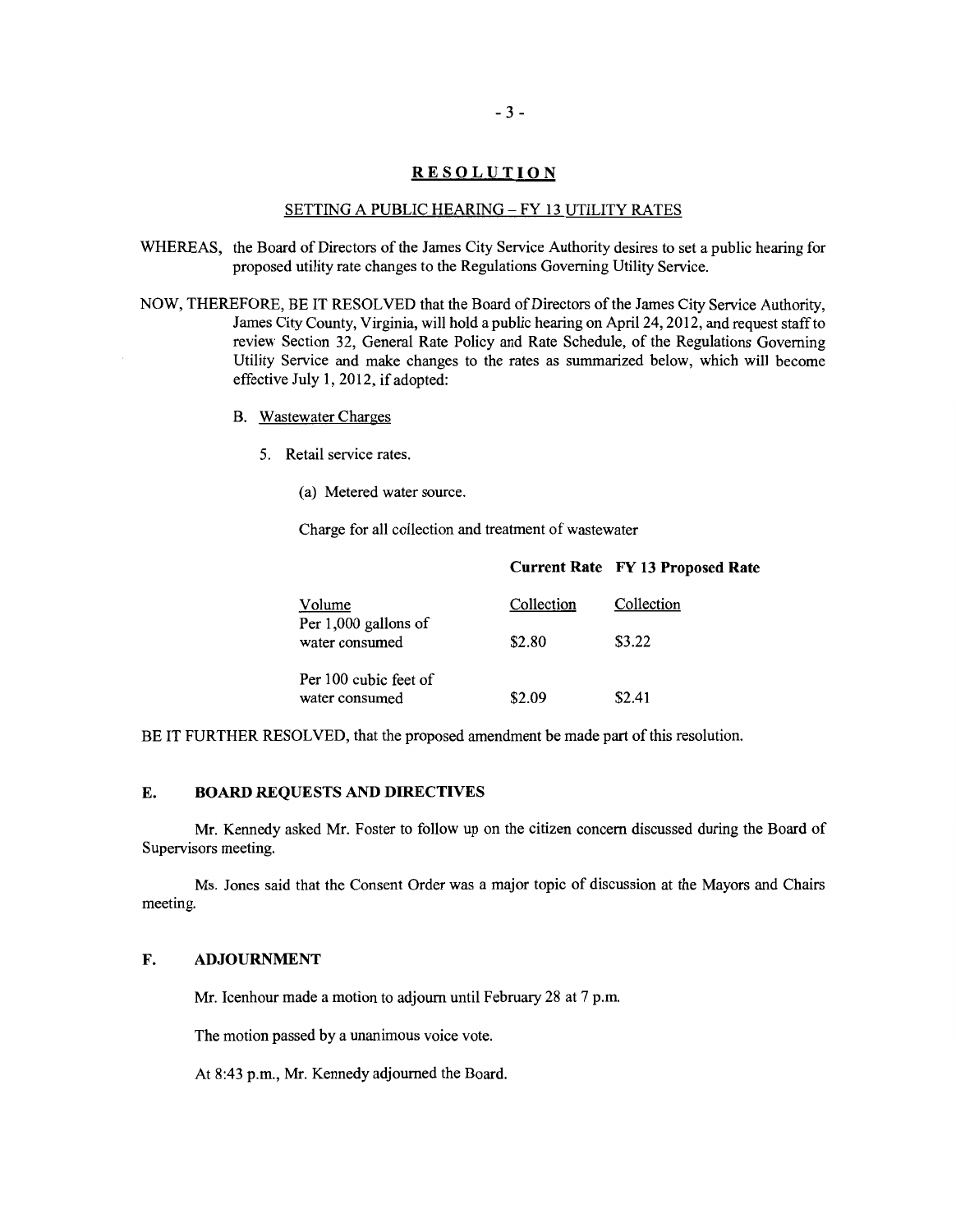Robert C. Middleph Secretary to the Board

012412bod\_min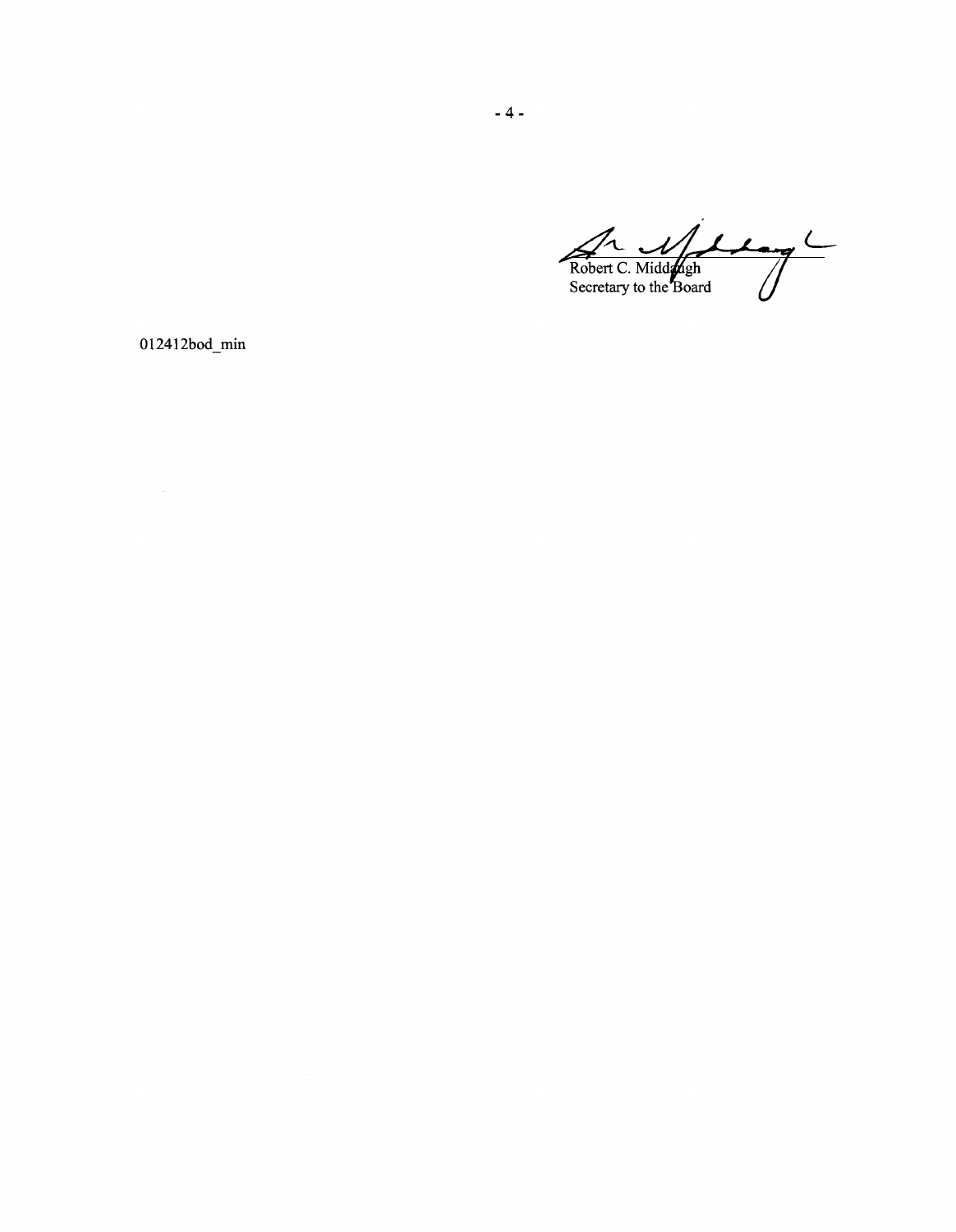**AGENDA ITEM NO. C-1a**

**AT A REGULAR MEETING OF THE BOARD OF DIRECTORS OF THE JAMES CITY SERVICE AUTHORITY, JAMES CITY COUNTY, VIRGINIA, HELD ON THE 13TH DAY OF DECEMBER 2011, AT 7:00 P.M. IN THE COUNTY GOVERNMENT CENTER BOARD ROOM, 101 MOUNTS BAY ROAD, JAMES CITY COUNTY, VIRGINIA.**

# **A. CALL TO ORDER**

## **B. ROLL CALL**

James G. Kennedy, Chairman James O. Icenhour, Jr., Vice Chairman Mary K. Jones Bruce C. Goodson John J. McGlennon

Robert C. Middaugh, Secretary Leo P. Rogers, County Attorney Larry M. Foster, General Manager

## **C. CONSENT CALENDAR**

- 1. Minutes November 22, 2011, Regular Meeting
- 2. Budget Amendment, FY 2012, Operating Budget

# **R E S O L U T I O N**

#### BUDGET AMENDMENT – FY 2012 OPERATING BUDGET

- WHEREAS, the Board of Directors of the James City Service Authority (JCSA) desires to amend the FY 12 budget to include a one-time bonus for eligible full- and part-time JCSA employees.
- NOW, THEREFORE, BE IT RESOLVED that the Board of Directors of the James City Service Authority, James City County, Virginia, hereby authorizes the following budget amendment and adopts the funding appropriation as shown below:

FY 2012 OPERATING BUDGET

Revenue:

Fund Balance \$90,000

Expenditure:

Salaries  $$90,000$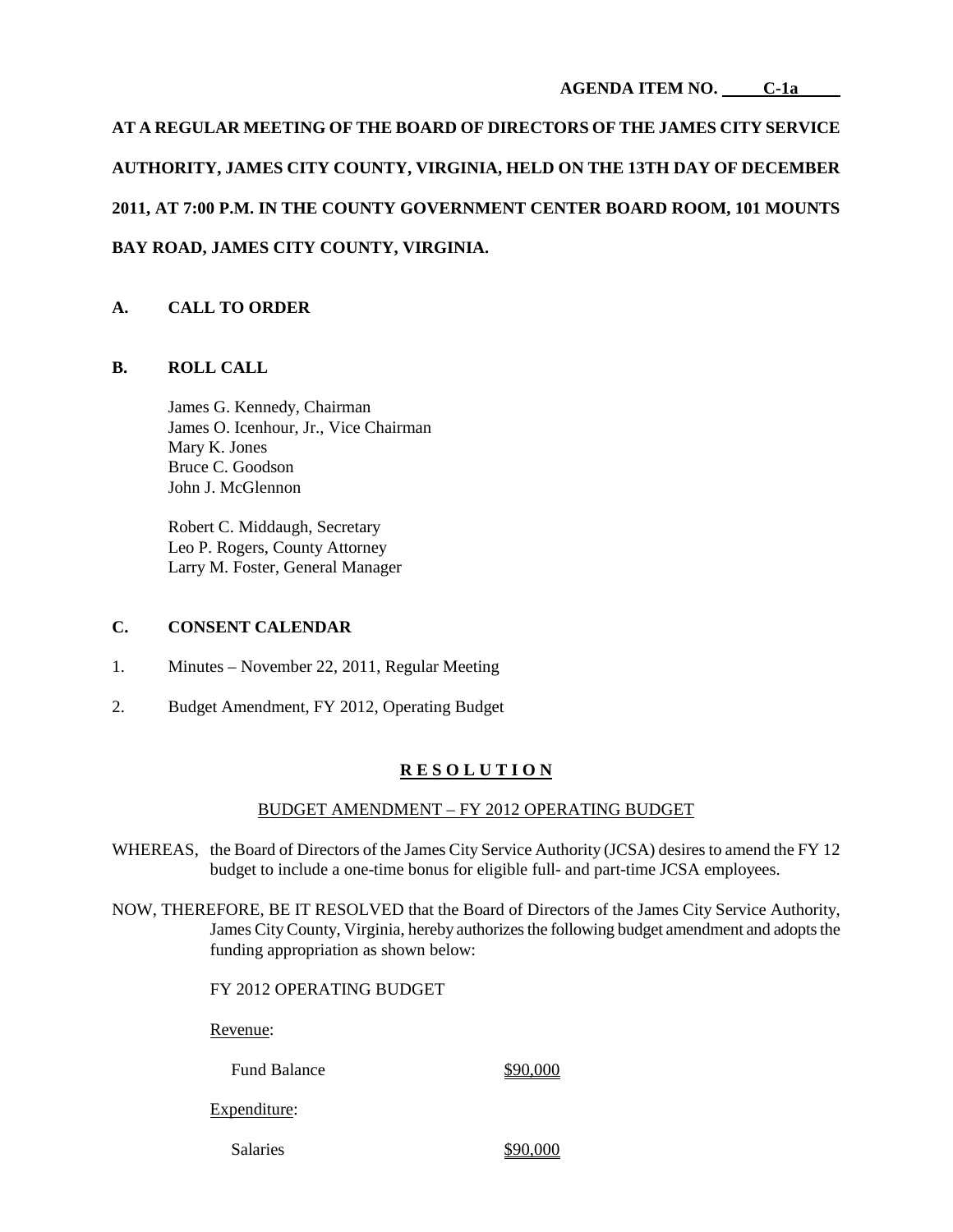Mr. Goodson made a motion to approve the Consent Calendar.

On a roll call vote, the vote was: AYE: Goodson, McGlennon, Icenhour, Jones, Kennedy, (5): NAY: (0).

# **D. BOARD REQUEST AND DIRECTIVE**

Mr. Goodson expressed his appreciation for having served on the Board of Directors for the James City Service Authority (JCSA).

# **E. ADJOURNMENT**

Mr. McGlennon made the motion to adjourn the Board of Directors until January 24, 2012, at 7 p.m.

On a roll call vote, the vote was: AYE: Goodson, McGlennon, Icenhour, Jones, Kennedy (5); NAY (0).

At 9:22 p.m., Mr. Kennedy adjourned the Board.

Robert C. Middaugh Secretary to the Board

\_\_\_\_\_\_\_\_\_\_\_\_\_\_\_\_\_\_\_\_\_\_\_\_\_\_\_\_\_\_\_\_

121311bod\_min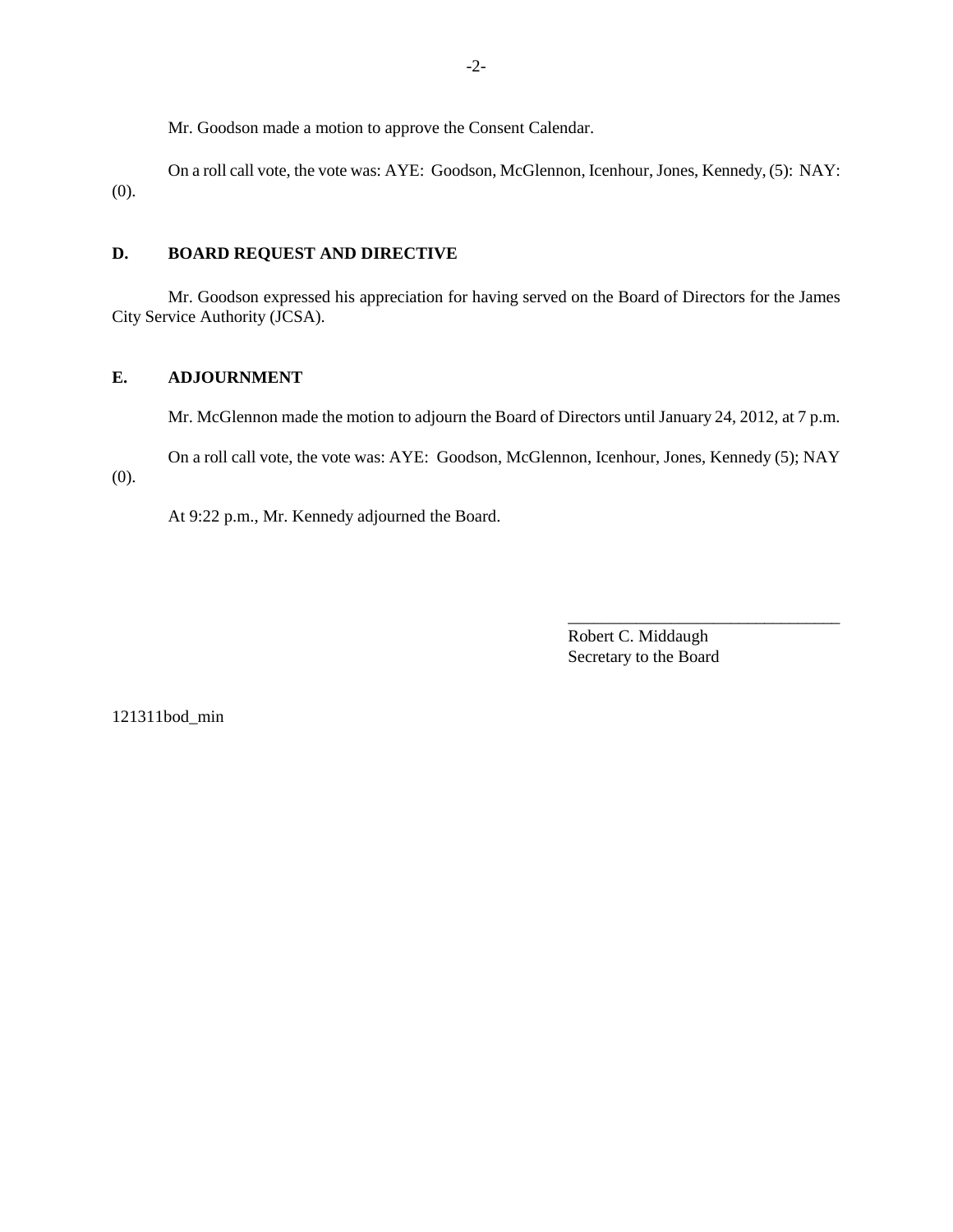**AGENDA ITEM NO. C-1b**

**AT A REGULAR MEETING OF THE BOARD OF DIRECTORS OF THE JAMES CITY SERVICE AUTHORITY, JAMES CITY COUNTY, VIRGINIA, HELD ON THE 24TH DAY OF JANUARY 2012, AT 7:00 P.M. IN THE COUNTY GOVERNMENT CENTER BOARD ROOM, 101 MOUNTS BAY ROAD, JAMES CITY COUNTY, VIRGINIA.**

## **A. CALL TO ORDER**

## **B. ROLL CALL**

James G. Kennedy, Chairman James O. Icenhour, Jr., Vice Chairman John J. McGlennon Mary K. Jones

Robert C. Middaugh, Secretary Leo P. Rogers, County Attorney Larry M. Foster, General Manager

# **C. ORGANIZATIONAL MEETING**

Mr. McGlennon nominated Mr. Kennedy to serve as Chairman for 2012.

The motion passed by a unanimous voice vote.

Mr. McGlennon nominated Mr. Icenhour to serve as Vice Chairman for 2012.

The motion passed by a unanimous voice vote.

Mr. McGlennon made a motion to approve the organizational resolution.

The motion passed by a unanimous voice vote.

On a roll call vote, the vote was: AYE: McGlennon, Icenhour, Jones, Kennedy (4). NAY: (0).

## **R E S O L U T I O N**

#### ORGANIZATIONAL MEETING OF THE BOARD OF DIRECTORS

- WHEREAS, the Board of Directors of the James City Service Authority, James City County, Virginia, is desirous of establishing rules for the conducting of its business for the year of 2012.
- NOW, THEREFORE, BE IT RESOLVED by the Board of Directors of the James City Service Authority, James City County, Virginia, that the following rules shall apply for the year 2012.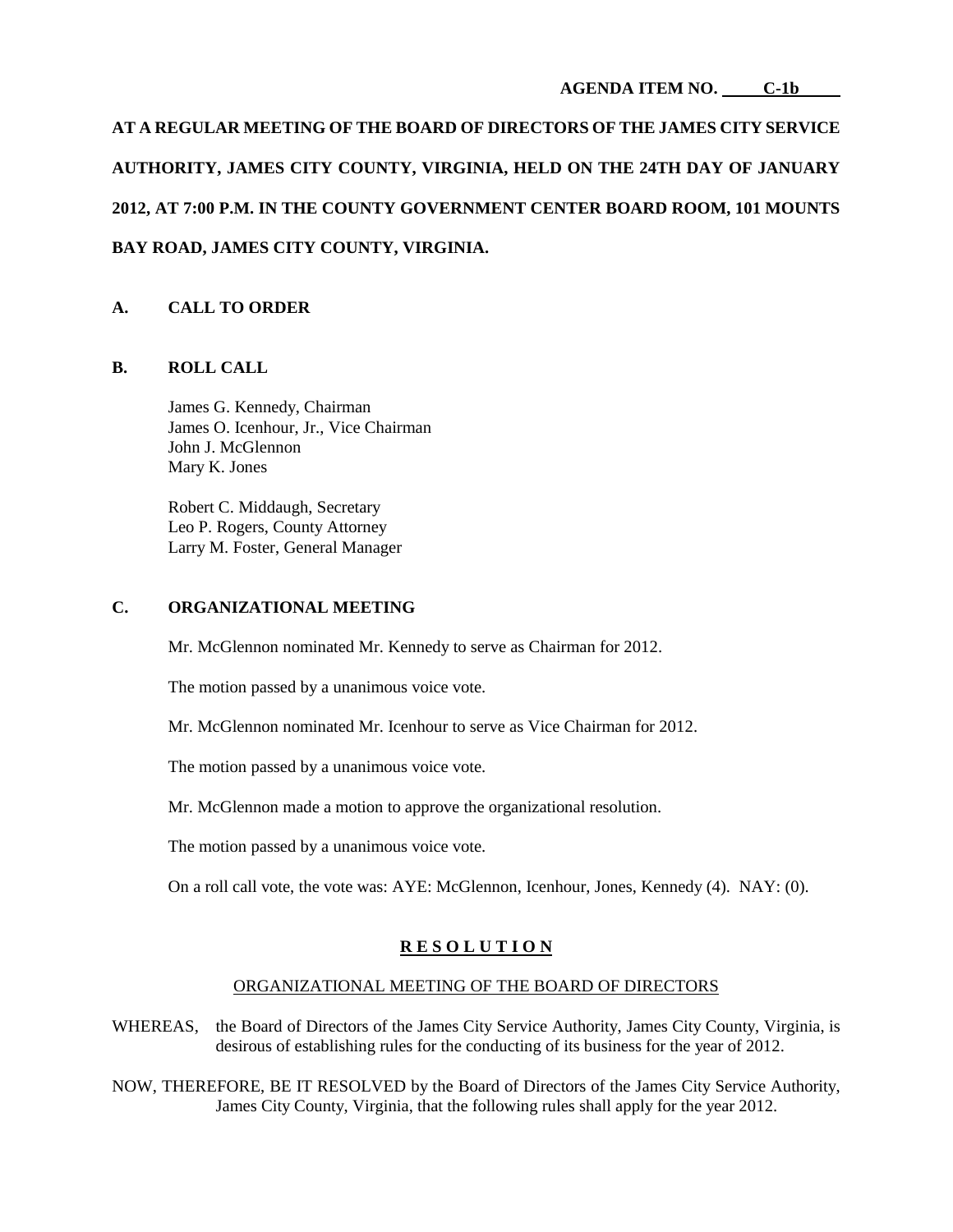- 1. Regular meetings of the Board of Directors shall be held following the regular Board of Supervisors' meetings on the fourth Tuesday of each month, except in August and December when the Board meeting shall be held following the regular Board of Supervisors' meetings on the second Tuesday of such months. The meetings shall be held following the 7:00 p.m. Board of Supervisors meeting.
- 2. The 2013 organizational meeting shall be held on the fourth Tuesday in January 2013 following the 7:00 p.m. Board of Supervisors meeting.
- 3. The Board of Directors agrees to follow Robert's Rules of Order, Newly Revised 10th Edition, October 2000, and more specifically, the provisions which pertain to the "Conduct of Business in Boards," at page 469 et. seq., in particular, the "Procedure in Small Boards" as follows:
	- a. Members are not required to obtain the floor before making motions or speaking, which they can do while seated.
	- b. Motions need not be seconded.
	- c. There is no limit to the number of times a member can speak to a question, and motions to close or limit debate generally should not be entertained.
	- d. Informal discussion of a subject is permitted while no motion is pending.
	- e. The Chairman can speak in discussion without leaving the chair; and can make motions and votes on all questions.

## **D. BOARD CONSIDERATION**

#### 1. Setting a Public Hearing – FY 13 Utility Rates

Mr. Foster said that the resolution establishes a public hearing on April 24, 2012, to consider a proposed 15 percent increase in sewer rates, which will change the rate from \$2.80 to \$3.22 per 1,000 gallons of metered water. The increase will generate about \$750,000 in new revenue to be used to offset some of the costs related to the Consent Order.

Mr. McGlennon asked about water rates.

Mr. Foster said that there is no plan to increase water rates in FY 13.

Mr. McGlennon made a motion to adopt the resolution.

The motion passed by a unanimous voice vote.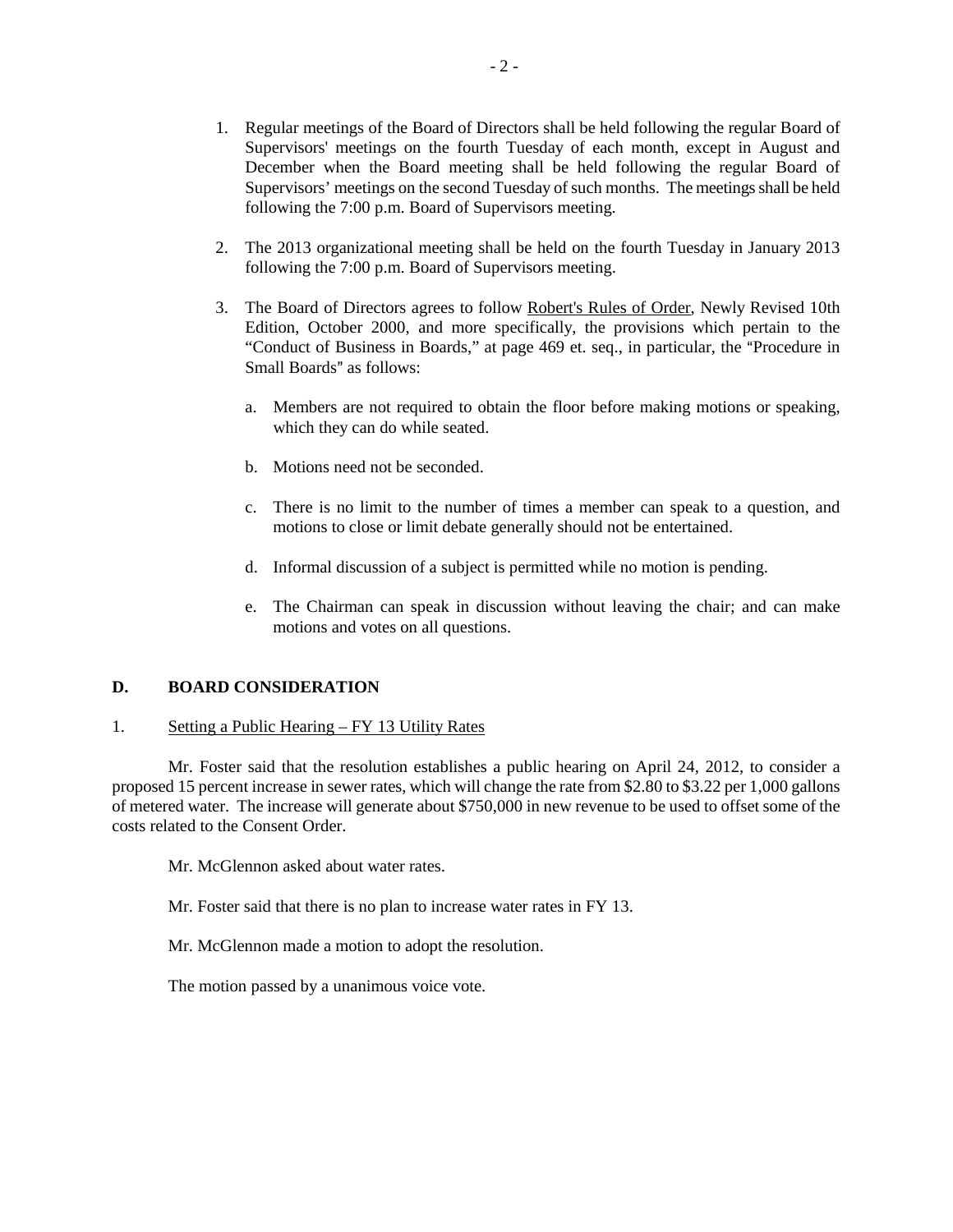# **R E S O L U T I O N**

#### SETTING A PUBLIC HEARING – FY 13 UTILITY RATES

- WHEREAS, the Board of Directors of the James City Service Authority desires to set a public hearing for proposed utility rate changes to the Regulations Governing Utility Service.
- NOW, THEREFORE, BE IT RESOLVED that the Board of Directors of the James City Service Authority, James City County, Virginia, will hold a public hearing on April 24, 2012, and request staff to review Section 32, General Rate Policy and Rate Schedule, of the Regulations Governing Utility Service and make changes to the rates as summarized below, which will become effective July 1, 2012, if adopted:
	- B. Wastewater Charges
		- 5. Retail service rates.
			- (a) Metered water source.

Charge for all collection and treatment of wastewater

|  | <b>Current Rate FY 13 Proposed Rate</b> |  |
|--|-----------------------------------------|--|
|--|-----------------------------------------|--|

| Volume<br>Per $1,000$ gallons of<br>water consumed | Collection | Collection |
|----------------------------------------------------|------------|------------|
|                                                    | \$2.80     | \$3.22     |
| Per 100 cubic feet of<br>water consumed            | \$2.09     | \$2.41     |

BE IT FURTHER RESOLVED, that the proposed amendment be made part of this resolution.

## **E. BOARD REQUESTS AND DIRECTIVES**

Mr. Kennedy asked Mr. Foster to follow up on the citizen concern discussed during the Board of Supervisors meeting.

Ms. Jones said that the Consent Order was a major topic of discussion at the Mayors and Chairs meeting.

# **F. ADJOURNMENT**

Mr. Icenhour made a motion to adjourn until February 28 at 7 p.m.

The motion passed by a unanimous voice vote.

At 8:43 p.m., Mr. Kennedy adjourned the Board.